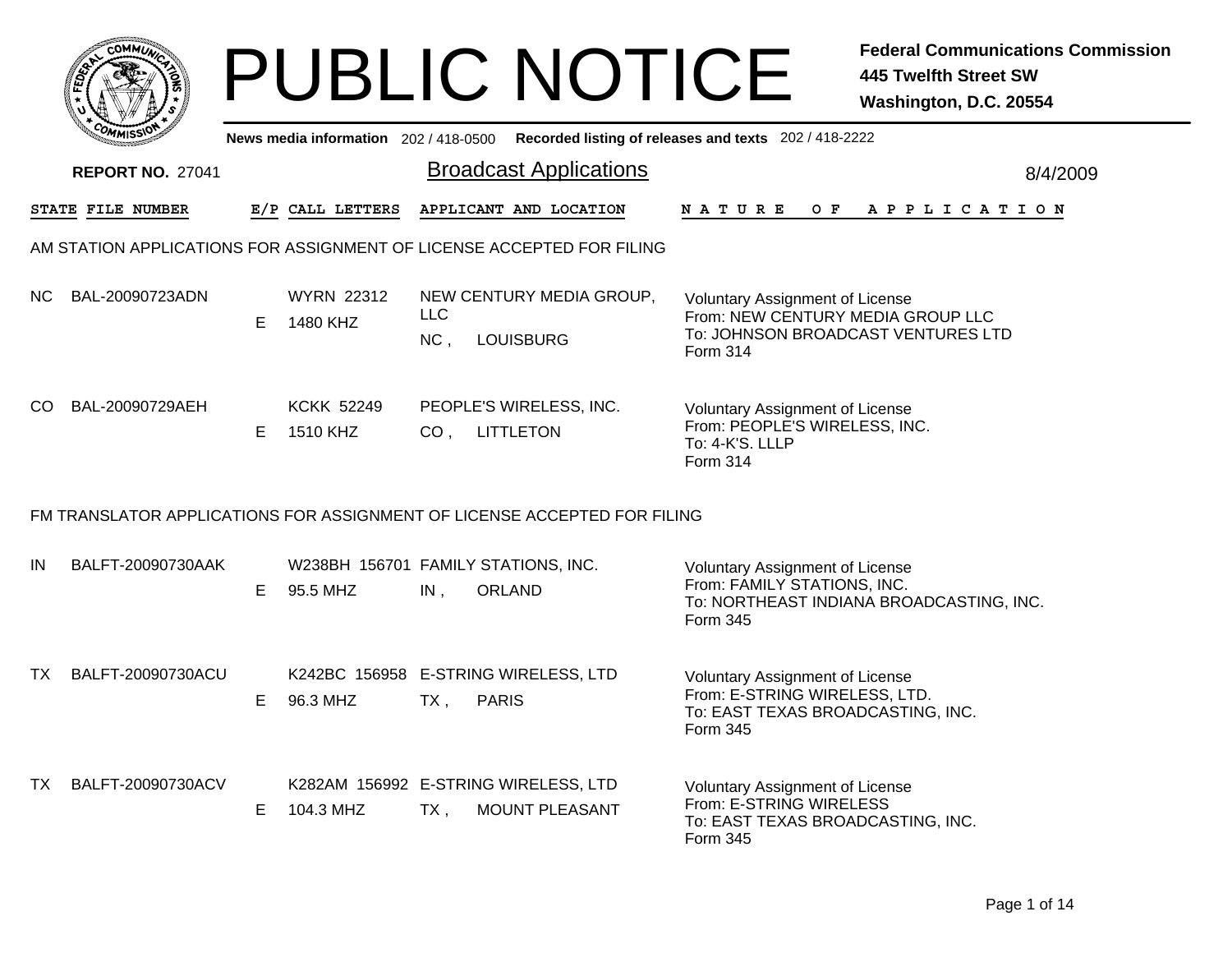|     |                          |    |                                       |                   | <b>PUBLIC NOTICE</b>                                                                      |                                                       | <b>Federal Communications Commission</b><br><b>445 Twelfth Street SW</b><br>Washington, D.C. 20554 |
|-----|--------------------------|----|---------------------------------------|-------------------|-------------------------------------------------------------------------------------------|-------------------------------------------------------|----------------------------------------------------------------------------------------------------|
|     |                          |    | News media information 202 / 418-0500 |                   |                                                                                           | Recorded listing of releases and texts 202 / 418-2222 |                                                                                                    |
|     | <b>REPORT NO. 27041</b>  |    |                                       |                   | <b>Broadcast Applications</b>                                                             |                                                       | 8/4/2009                                                                                           |
|     | <b>STATE FILE NUMBER</b> |    | E/P CALL LETTERS                      |                   | APPLICANT AND LOCATION                                                                    |                                                       | NATURE OF APPLICATION                                                                              |
|     |                          |    |                                       |                   | DIGITAL TRANSLATOR OR DIGITAL LPTV APPLICATIONS FOR CP EXTENSION ACCEPTED FOR FILING      |                                                       |                                                                                                    |
| PA  | BEP-20090730ADM          | E. | W24CS 73087<br>CHAN-24                | WITF, INC.<br>PA, | <b>READING</b>                                                                            | BDFCDTT-20060331AXW                                   | Extension of time to complete digital construction permit:                                         |
|     |                          |    |                                       |                   | DIGITAL TRANSLATOR OR DIGITAL LPTV APPLICATIONS FOR DIGITAL FLASH CUT ACCEPTED FOR FILING |                                                       |                                                                                                    |
| UT  | BDFCDTL-20090730AAM      | E. | CHAN-26                               | UT ,              | KUCL-LP 11063 CHRISTIAN LIFE BROADCASTING<br><b>SALT LAKE CITY</b>                        | Minor change of callsign KUCL-LP.                     |                                                                                                    |
|     |                          |    |                                       |                   | AM STATION APPLICATIONS FOR DIRECT MEASUREMENT ACCEPTED FOR FILING                        |                                                       |                                                                                                    |
| NC. | BZ-20090723AGL           | P. | <b>WBLO 54552</b><br>790 KHZ          | NC,               | GHB RADIO, INC.<br><b>THOMASVILLE</b>                                                     | <b>Direct Measurement</b>                             |                                                                                                    |
| IL. | BZ-20090723AGM           | P. | <b>WVEL 68623</b><br>1140 KHZ         | IL,               | REGENT BROADCASTING OF<br>PEORIA, INC.<br><b>PEKIN</b>                                    | <b>Direct Measurement</b>                             |                                                                                                    |
|     |                          |    |                                       |                   |                                                                                           |                                                       |                                                                                                    |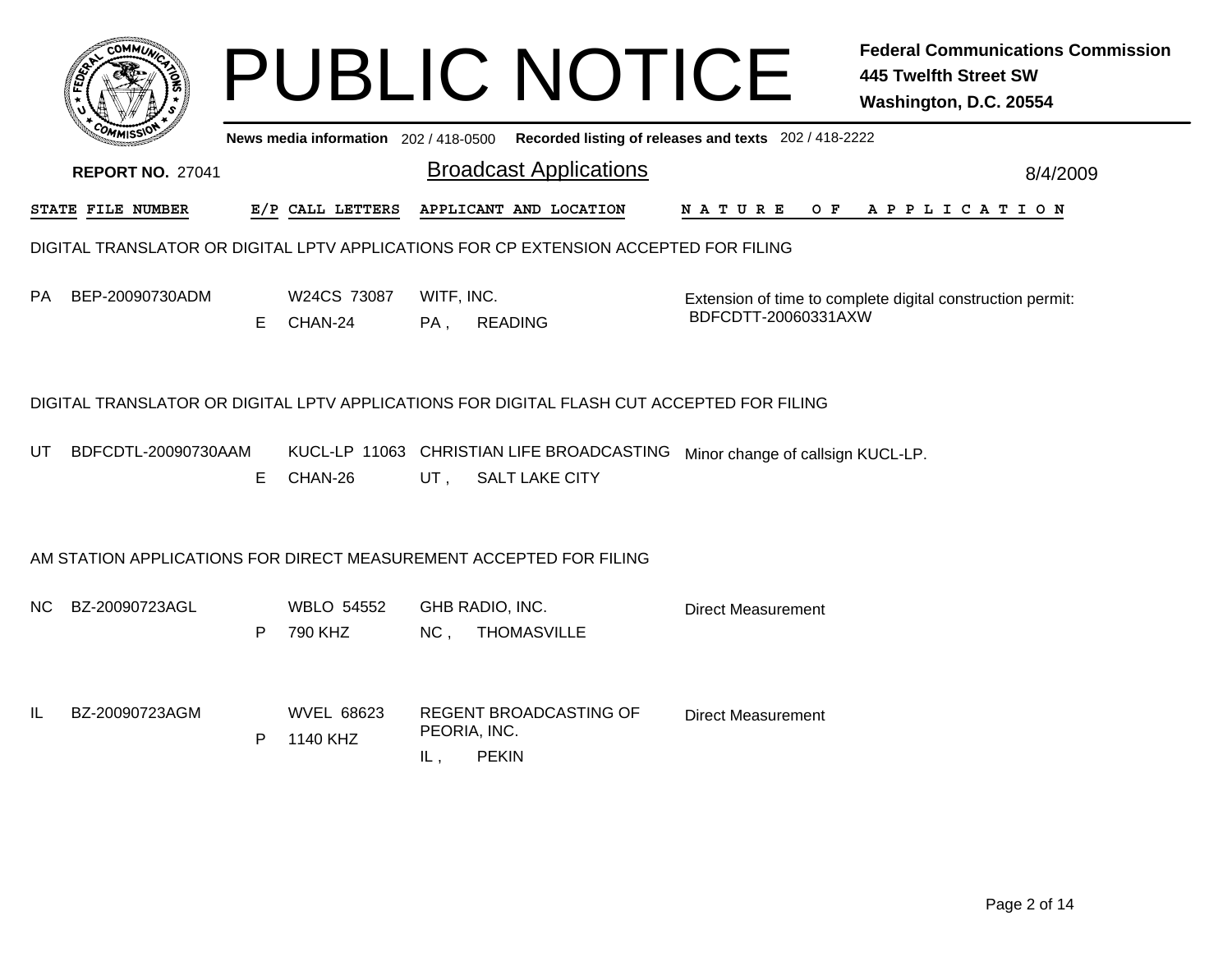|     | <b>COMMUT</b>                                                      |   |                                       | <b>PUBLIC NOTICE</b>                                                                            |                                                       | <b>Federal Communications Commission</b><br><b>445 Twelfth Street SW</b><br>Washington, D.C. 20554 |  |  |  |  |  |
|-----|--------------------------------------------------------------------|---|---------------------------------------|-------------------------------------------------------------------------------------------------|-------------------------------------------------------|----------------------------------------------------------------------------------------------------|--|--|--|--|--|
|     |                                                                    |   | News media information 202 / 418-0500 |                                                                                                 | Recorded listing of releases and texts 202 / 418-2222 |                                                                                                    |  |  |  |  |  |
|     | <b>REPORT NO. 27041</b>                                            |   |                                       | <b>Broadcast Applications</b>                                                                   |                                                       | 8/4/2009                                                                                           |  |  |  |  |  |
|     | STATE FILE NUMBER                                                  |   | E/P CALL LETTERS                      | APPLICANT AND LOCATION                                                                          | N A T U R E                                           | OF APPLICATION                                                                                     |  |  |  |  |  |
|     | AM STATION APPLICATIONS FOR DIRECT MEASUREMENT ACCEPTED FOR FILING |   |                                       |                                                                                                 |                                                       |                                                                                                    |  |  |  |  |  |
| PA. | BZ-20090729AFJ                                                     | P | <b>WEEO 67452</b><br>1480 KHZ         | <b>SHIPPENSBURG</b><br>BROADCASTING, INC.<br><b>SHIPPENSBURG</b><br>PA.                         | <b>Direct Measurement</b>                             |                                                                                                    |  |  |  |  |  |
| WY. | BZ-20090729AFK                                                     | P | <b>KFBC 43629</b><br>1240 KHZ         | MONTGOMERY BROADCASTING<br>L.L.C.<br>WY,<br><b>CHEYENNE</b>                                     | Direct Measurement                                    |                                                                                                    |  |  |  |  |  |
|     |                                                                    |   |                                       | DIGITAL TRANSLATOR OR DIGITAL LPTV APPLICATIONS FOR LICENSE TO COVER ACCEPTED FOR FILING        |                                                       |                                                                                                    |  |  |  |  |  |
| MN. | BLDTT-20090730ACJ                                                  | E | K49JG 5898<br>CHAN-49                 | <b>BLUE EARTH-NICOLLET</b><br>FARIBAULT COOPERATIVE<br>ELECTRIC ASSN.<br><b>FROST</b><br>$MN$ , | callsign K49JG.                                       | License to cover construction permit no: BDFCDTL-20090610ACJ,                                      |  |  |  |  |  |
| MN. | BLDTT-20090730ACL                                                  | E | K62FH 5896<br>CHAN-40                 | <b>BLUE EARTH-NICOLLET</b><br>FARIBAULT COOPERATIVE<br>ELECTRIC ASSN.<br><b>FROST</b><br>MN,    | callsign K62FH.                                       | License to cover construction permit no: BDFCDTL-20090610ACZ,                                      |  |  |  |  |  |
| MN. | BLDTL-20090730ACO                                                  | Е | K14KD 61028<br>CHAN-14                | SOUTH CENTRAL ELECTRIC<br><b>ASSOCIATION</b><br><b>FROST</b><br>MN,                             | callsign K14KD.                                       | License to cover construction permit no: BDFCDTL-20090610ACX,                                      |  |  |  |  |  |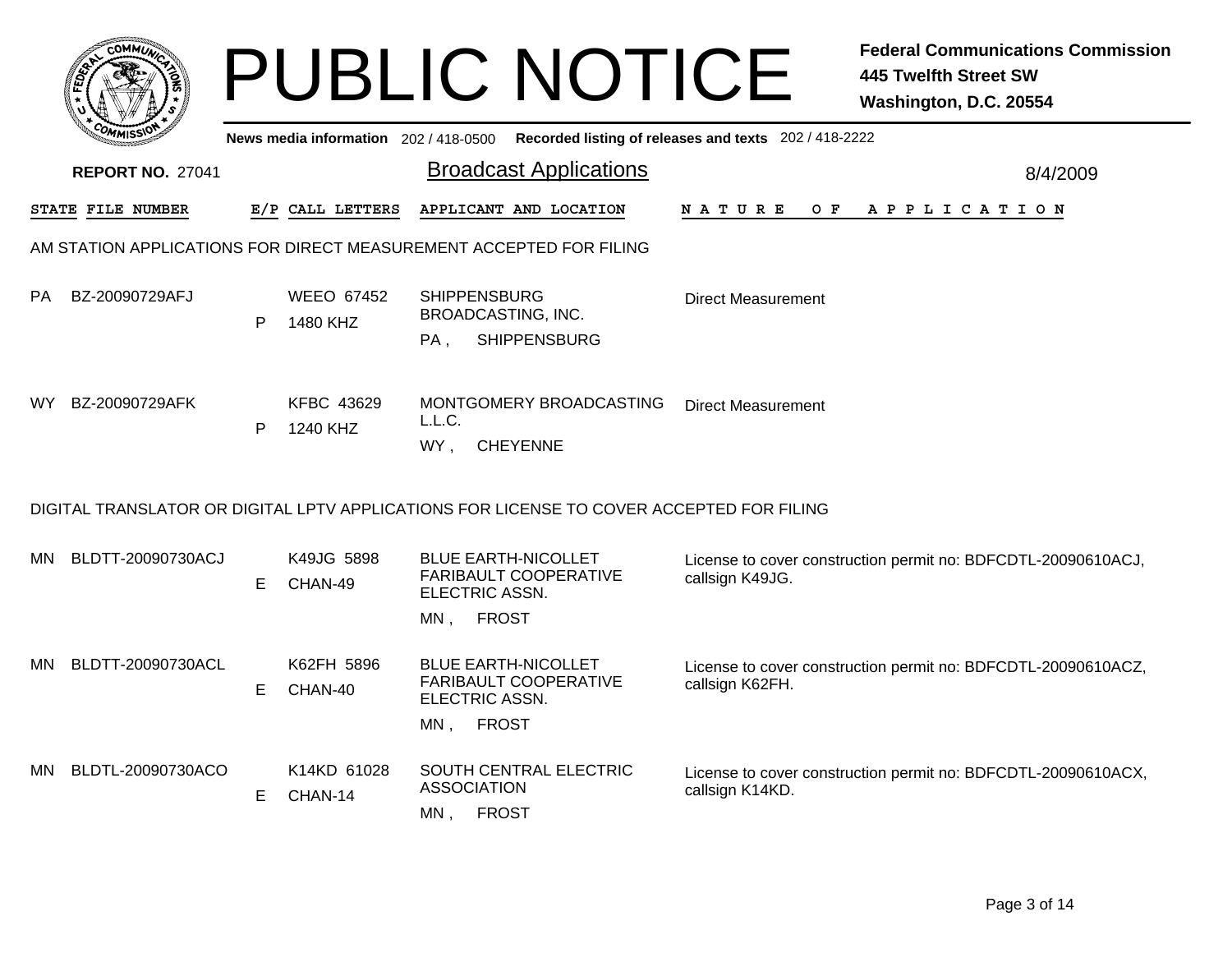|                                                                                          |                          |    |                                         |                              | <b>PUBLIC NOTICE</b>                                                     |                                                       | <b>Federal Communications Commission</b><br><b>445 Twelfth Street SW</b><br>Washington, D.C. 20554 |  |  |  |
|------------------------------------------------------------------------------------------|--------------------------|----|-----------------------------------------|------------------------------|--------------------------------------------------------------------------|-------------------------------------------------------|----------------------------------------------------------------------------------------------------|--|--|--|
|                                                                                          |                          |    | News media information 202/418-0500     |                              |                                                                          | Recorded listing of releases and texts 202 / 418-2222 |                                                                                                    |  |  |  |
|                                                                                          | <b>REPORT NO. 27041</b>  |    |                                         |                              | <b>Broadcast Applications</b>                                            |                                                       | 8/4/2009                                                                                           |  |  |  |
|                                                                                          | <b>STATE FILE NUMBER</b> |    | E/P CALL LETTERS                        |                              | APPLICANT AND LOCATION                                                   | N A T U R E                                           | OF APPLICATION                                                                                     |  |  |  |
| DIGITAL TRANSLATOR OR DIGITAL LPTV APPLICATIONS FOR LICENSE TO COVER ACCEPTED FOR FILING |                          |    |                                         |                              |                                                                          |                                                       |                                                                                                    |  |  |  |
| МN                                                                                       | BLDTT-20090730ACP        | E. | K27FI 61023<br>CHAN-27                  | <b>ASSOCIATION</b><br>MN,    | SOUTH CENTRAL ELECTRIC<br><b>FROST</b>                                   | callsign K27FI.                                       | License to cover construction permit no: BDFCDTL-20090610ACW,                                      |  |  |  |
| MN.                                                                                      | BLDTT-20090730ACQ        | E. | K31EF 61027<br>CHAN-31                  | <b>ASSOCIATION</b><br>MN,    | <b>SOUTH CENTRAL ELECTRIC</b><br><b>FROST</b>                            | callsign K31EF.                                       | License to cover construction permit no: BDFCDTL-20090610ACV,                                      |  |  |  |
| MN.                                                                                      | BLDTT-20090730ACR        | E  | K51KB 61022<br>CHAN-51                  | <b>ASSOCIATION</b><br>$MN$ , | SOUTH CENTRAL ELECTRIC<br><b>FROST</b>                                   | callsign K51KB.                                       | License to cover construction permit no: BDFCDTL-20090610ACU,                                      |  |  |  |
| MN.                                                                                      | BLDTT-20090730ACT        | Е  | K23FY 125745<br>CHAN-23                 | <b>MINNESOTA</b><br>$MN$ ,   | <b>COOPERATIVE TELEVISION</b><br>ASSOCIATION OF SOUTHERN<br><b>FROST</b> | callsign K23FY.                                       | License to cover construction permit no: BDFCDTL-20090610ADD,                                      |  |  |  |
| UT                                                                                       | BLDTT-20090730AFO        | E. | K53JN-D 167787 CARBON COUNTY<br>CHAN-53 | UT,                          | SPRING GLEN, ETC.                                                        | callsign K53JN-D.                                     | License to cover construction permit no: BDCCDTT-20061018ABA,                                      |  |  |  |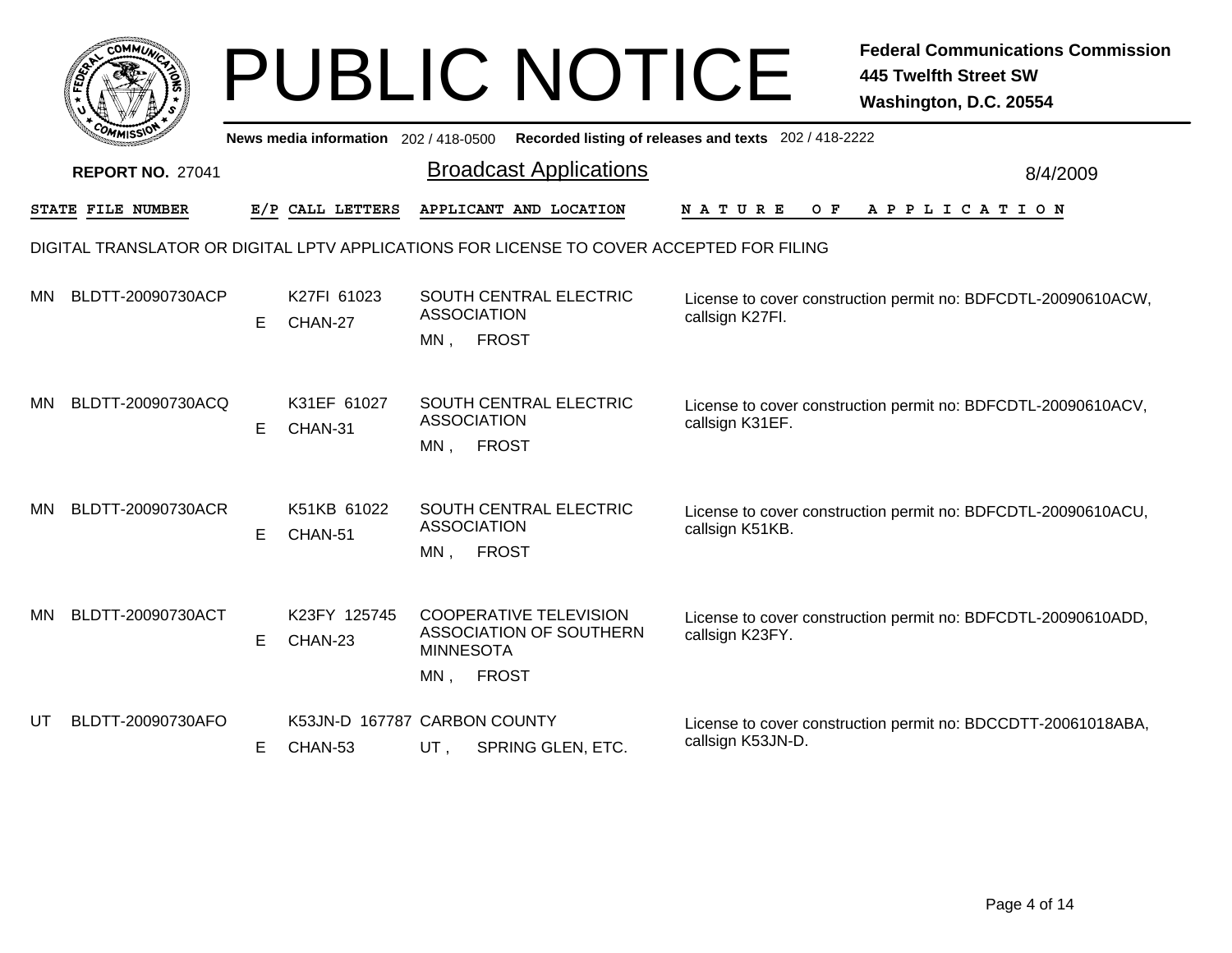|       | MMUNICT<br>c۵۱ |  |
|-------|----------------|--|
| FEDET |                |  |
|       |                |  |
|       | COMI<br>MISS   |  |

## PUBLIC NOTICE **Federal Communications Commission 445 Twelfth Street SW Washington, D.C. 20554**

|     | ַיכּבווְמִדִּי                                                   |    |                               |                                                                      |  | News media information 202/418-0500 Recorded listing of releases and texts 202/418-2222 |          |  |  |  |  |
|-----|------------------------------------------------------------------|----|-------------------------------|----------------------------------------------------------------------|--|-----------------------------------------------------------------------------------------|----------|--|--|--|--|
|     | <b>REPORT NO. 27041</b>                                          |    |                               | <b>Broadcast Applications</b>                                        |  |                                                                                         | 8/4/2009 |  |  |  |  |
|     | STATE FILE NUMBER                                                |    | E/P CALL LETTERS              | APPLICANT AND LOCATION                                               |  | N A T U R E<br>O F<br>A P P L I C A T I O N                                             |          |  |  |  |  |
|     | DIGITAL TV APPLICATIONS FOR LICENSE TO COVER ACCEPTED FOR FILING |    |                               |                                                                      |  |                                                                                         |          |  |  |  |  |
| NY. | BLCDT-20090730AAH                                                | E. | CHAN-36                       | WENY-TV 71508 LILLY BROADCASTING, L.L.C.<br><b>ELMIRA</b><br>$NY$ ,  |  | License to cover construction permit no: BPCDT-20081024ACA,<br>callsign WENY-TV.        |          |  |  |  |  |
|     | FM STATION APPLICATIONS FOR LICENSE TO COVER ACCEPTED FOR FILING |    |                               |                                                                      |  |                                                                                         |          |  |  |  |  |
| CO. | BLED-20090730ABK                                                 | E. | <b>KMPB 94204</b><br>90.7 MHZ | CEDAR COVE BROADCASTING,<br>INC.<br>CO <sub>1</sub><br><b>FRISCO</b> |  | License to cover.                                                                       |          |  |  |  |  |
| MN  | BLED-20090730ACK                                                 | Е  | <b>KXLC 42918</b><br>91.1 MHZ | MINNESOTA PUBLIC RADIO<br>LA CRESCENT<br>MN,                         |  | License to cover.                                                                       |          |  |  |  |  |
| WY. | BLED-20090730ADS                                                 | E. | KTYN 93901<br>91.9 MHZ        | <b>INTERMOUNTAIN PUBLIC RADIO</b><br><b>THAYNE</b><br>WY,            |  | License to cover.                                                                       |          |  |  |  |  |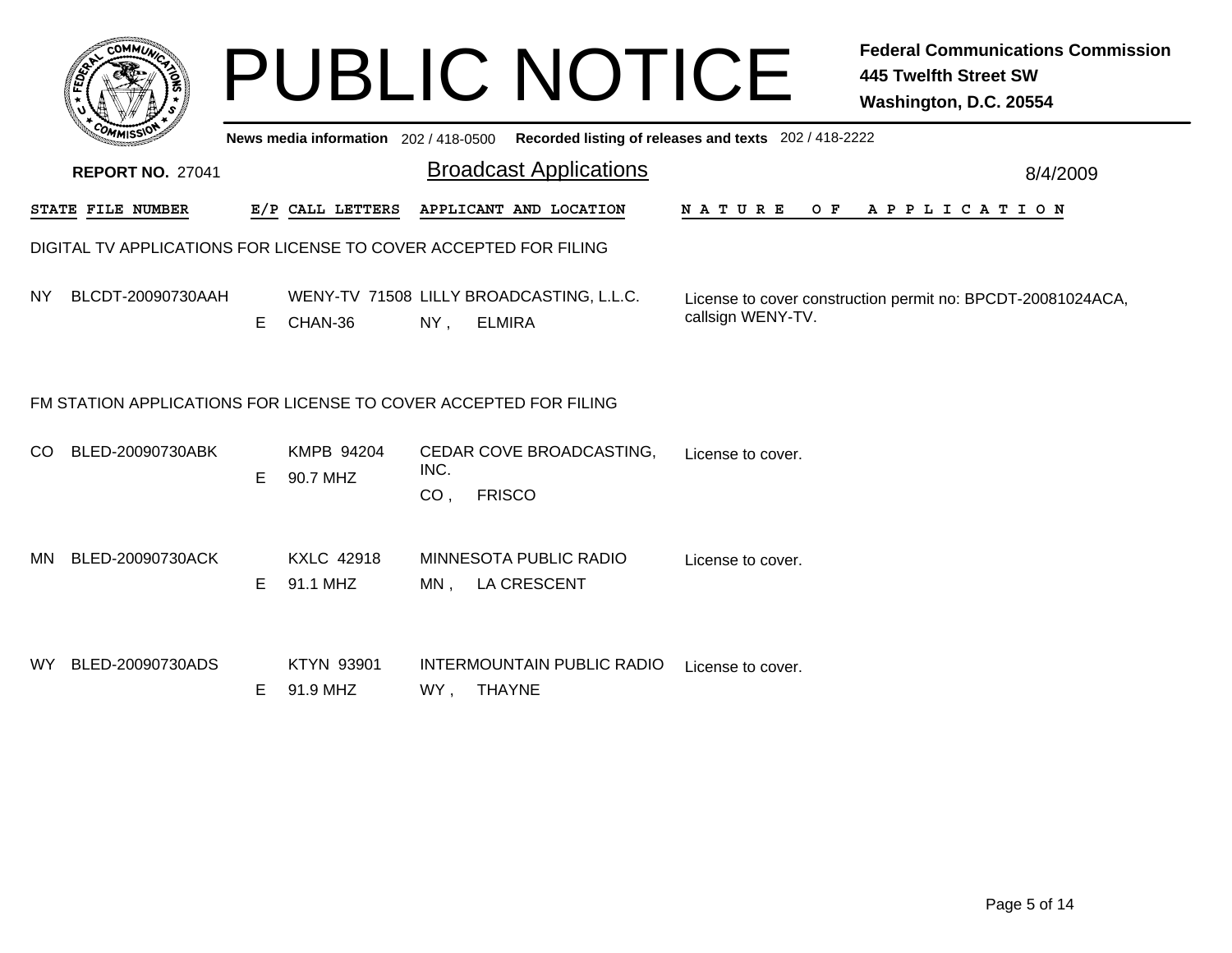|      |                         |    |                                            |                    | <b>PUBLIC NOTICE</b>                                                         |                                                       | <b>Federal Communications Commission</b><br><b>445 Twelfth Street SW</b><br>Washington, D.C. 20554 |
|------|-------------------------|----|--------------------------------------------|--------------------|------------------------------------------------------------------------------|-------------------------------------------------------|----------------------------------------------------------------------------------------------------|
|      |                         |    | News media information 202/418-0500        |                    |                                                                              | Recorded listing of releases and texts 202 / 418-2222 |                                                                                                    |
|      | <b>REPORT NO. 27041</b> |    |                                            |                    | <b>Broadcast Applications</b>                                                |                                                       | 8/4/2009                                                                                           |
|      | STATE FILE NUMBER       |    | E/P CALL LETTERS                           |                    | APPLICANT AND LOCATION                                                       | NATURE                                                | OF APPLICATION                                                                                     |
|      |                         |    |                                            |                    | FM TRANSLATOR APPLICATIONS FOR LICENSE TO COVER ACCEPTED FOR FILING          |                                                       |                                                                                                    |
| AL   | BLFT-20090729AEE        | E  | W242BU 146074 SAND MOUNTAIN<br>96.3 MHZ    |                    | BROADCASTING SERVICE, INC.                                                   | License to cover.                                     |                                                                                                    |
|      |                         |    |                                            | $AL$ .             | <b>BLUE MOUNTAIN</b>                                                         |                                                       |                                                                                                    |
| OR . | BLFT-20090730ABL        | E  | K240DR 142734 OREGON PUBLIC<br>96.3 MHZ    |                    | <b>BROADCASTING</b><br>OR, ASTORIA                                           | License to cover.                                     |                                                                                                    |
| FL   | BLFT-20090730AEI        | E. | W274BB 142441 CENTRAL FLORIDA<br>102.7 MHZ | INC.               | EDUCATIONAL FOUNDATION,                                                      | License to cover.                                     |                                                                                                    |
| AL   | BLFT-20090730AEZ        | E  | 101.5 MHZ                                  | FL.<br>INC.<br>AL, | <b>HAINES CITY</b><br>W268BM 150814 EDGEWATER BROADCASTING,<br><b>ATHENS</b> | License to cover.                                     |                                                                                                    |
| AL   | BLFT-20090730AFN        | E. | 105.3 MHZ                                  | AL,                | W287BO 150999 RADIO ASSIST MINISTRY, INC.<br><b>ENTERPRISE</b>               | License to cover.                                     |                                                                                                    |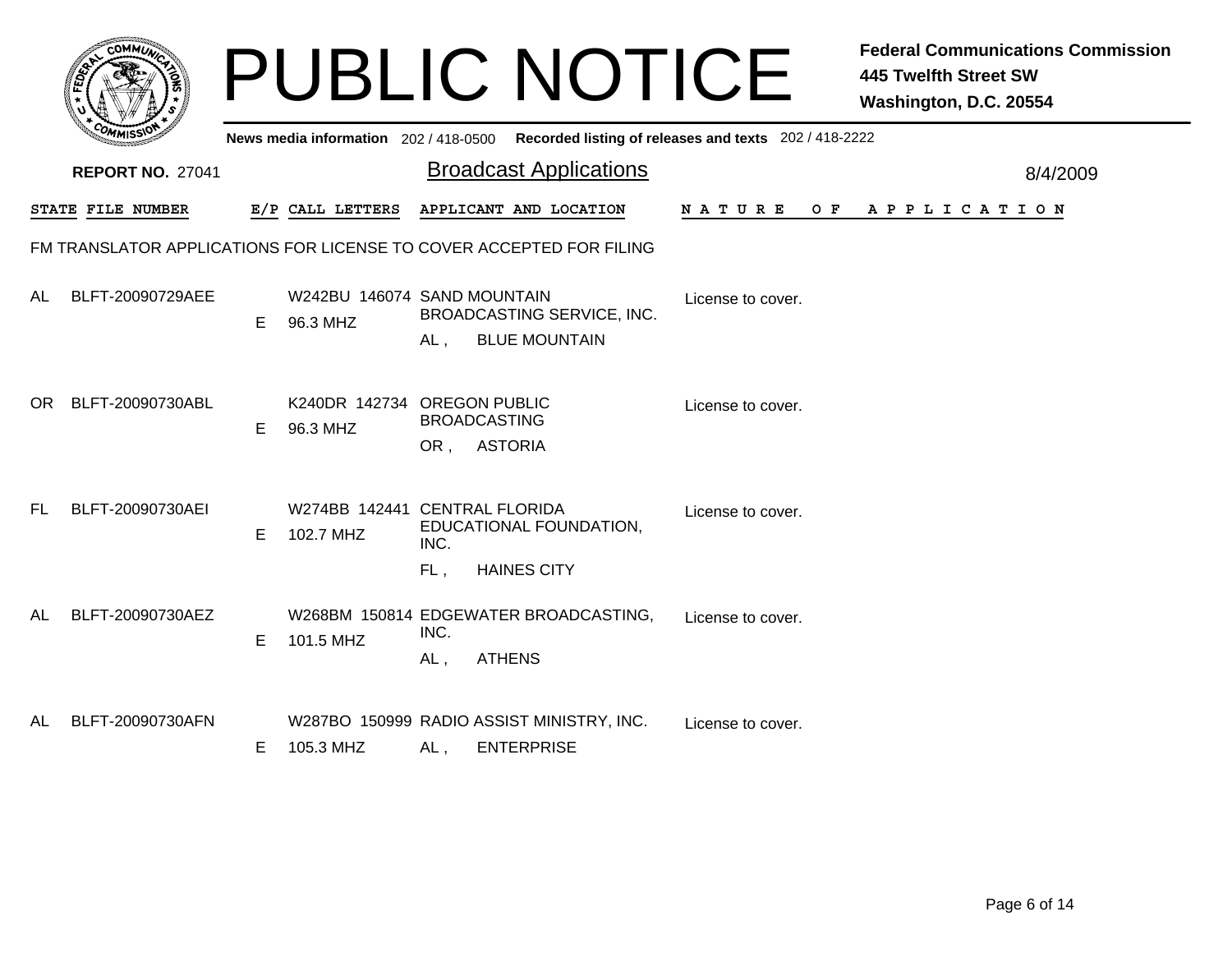|     |                         |    |                                     |               | <b>PUBLIC NOTICE</b>                                                                       |                                                       | <b>Federal Communications Commission</b><br><b>445 Twelfth Street SW</b><br>Washington, D.C. 20554 |
|-----|-------------------------|----|-------------------------------------|---------------|--------------------------------------------------------------------------------------------|-------------------------------------------------------|----------------------------------------------------------------------------------------------------|
|     |                         |    | News media information 202/418-0500 |               |                                                                                            | Recorded listing of releases and texts 202 / 418-2222 |                                                                                                    |
|     | <b>REPORT NO. 27041</b> |    |                                     |               | <b>Broadcast Applications</b>                                                              |                                                       | 8/4/2009                                                                                           |
|     | STATE FILE NUMBER       |    | E/P CALL LETTERS                    |               | APPLICANT AND LOCATION                                                                     | N A T U R E<br>$O$ $F$                                | A P P L I C A T I O N                                                                              |
|     |                         |    |                                     |               | FM STATION APPLICATIONS FOR MINOR AMENDMENT TO A CONSTRUCTION PERMIT RECEIVED              |                                                       |                                                                                                    |
| CA. | BMPED-20090416APL       | E. | NEW 172127<br>89.9 MHZ              | $CA$ ,        | COMMUNITY PUBLIC RADIO, INC. Engineering Amendment filed 07/30/2009<br><b>BUFFALO HILL</b> |                                                       |                                                                                                    |
|     |                         |    |                                     |               | AM STATION APPLICATIONS FOR MINOR CHANGE TO A LICENSED FACILITY ACCEPTED FOR FILING        |                                                       |                                                                                                    |
| TX. | BP-20090730ACN          | E. | <b>KCKM 35048</b><br>1330 KHZ       | TX .          | <b>KICKIN' COUNTRY</b><br>BROADCASTING, L.L.C.<br><b>MONAHANS</b>                          | Minor change in licensed facilities.                  |                                                                                                    |
|     |                         |    |                                     |               | DIGITAL TV APPLICATIONS FOR MINOR CHANGE TO A LICENSED FACILITY ACCEPTED FOR FILING        |                                                       |                                                                                                    |
| MD. | BPCDT-20090730ACS       | Е  | <b>WJAL 10259</b><br>CHAN-39        | MD,           | <b>ENTRAVISION HOLDINGS, LLC</b><br><b>HAGERSTOWN</b>                                      |                                                       | Minor change in licensed facilities, callsign WJAL.                                                |
|     |                         |    |                                     |               | FM STATION APPLICATIONS FOR MINOR CHANGE TO A LICENSED FACILITY ACCEPTED FOR FILING        |                                                       |                                                                                                    |
| VA. | BPH-20090729AEG         | E  | WFHG-FM<br>36982                    | COMPANY, INC. | <b>BRISTOL BROADCASTING</b>                                                                | Minor change in licensed facilities.                  |                                                                                                    |
|     |                         |    | 92.9 MHZ                            | VA ,          | ABINGDON                                                                                   |                                                       |                                                                                                    |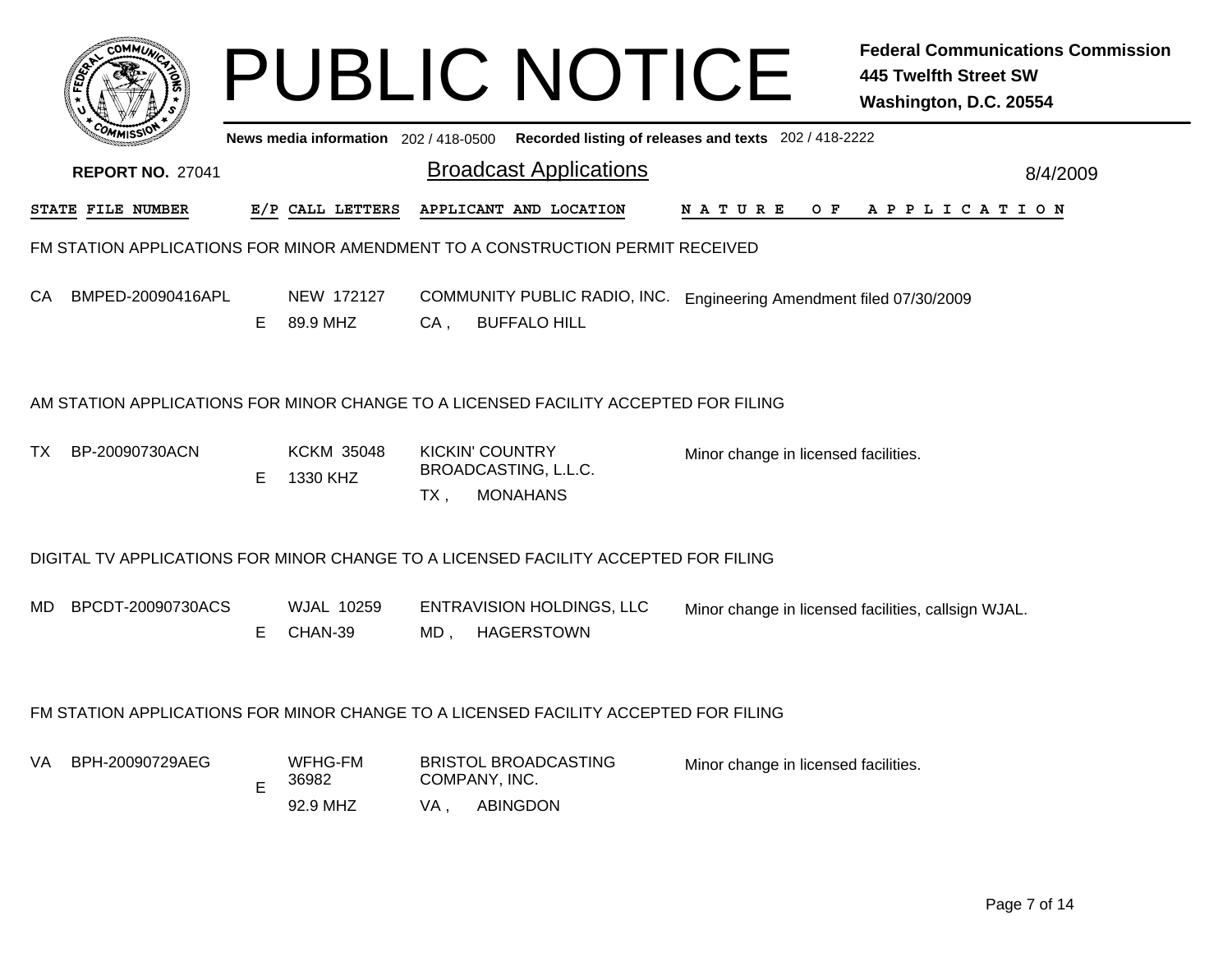| COMMUNIC                         |  |
|----------------------------------|--|
| <b>FEDET</b><br>r.               |  |
|                                  |  |
| $c_{O}$<br><b>MISS</b><br>$\sim$ |  |

## PUBLIC NOTICE **Federal Communications Commission 445 Twelfth Street SW Washington, D.C. 20554**

|     | <b>WAMISSION</b>        |    | News media information 202/418-0500  |                 |                                                                                        | Recorded listing of releases and texts 202 / 418-2222 |          |
|-----|-------------------------|----|--------------------------------------|-----------------|----------------------------------------------------------------------------------------|-------------------------------------------------------|----------|
|     | <b>REPORT NO. 27041</b> |    |                                      |                 | <b>Broadcast Applications</b>                                                          |                                                       | 8/4/2009 |
|     | STATE FILE NUMBER       |    | E/P CALL LETTERS                     |                 | APPLICANT AND LOCATION                                                                 | <b>NATURE</b><br>O F<br>A P P L I C A T I O N         |          |
|     |                         |    |                                      |                 | FM STATION APPLICATIONS FOR MINOR CHANGE TO A LICENSED FACILITY ACCEPTED FOR FILING    |                                                       |          |
| TN  | BPH-20090729AEI         | Е  | <b>WNPC-FM</b><br>73346<br>104.7 MHZ | TN ,            | <b>BRISTOL BROADCASTING</b><br>COMPANY, INC.<br><b>WHITE PINE</b>                      | Minor change in licensed facilities.                  |          |
|     |                         |    |                                      |                 | FM TRANSLATOR APPLICATIONS FOR MINOR CHANGE TO A LICENSED FACILITY ACCEPTED FOR FILING |                                                       |          |
| IL  | BPFT-20090730ACY        | Е  | 103.5 MHZ                            | IL,             | W279BN 149358 RADIO ASSIST MINISTRY, INC.<br>LE ROY                                    | Minor change in licensed facilities, callsign W279BN. |          |
| CO  | BPFT-20090730AFJ        | E. | K269FE 157107<br>101.5 MHZ           | CO <sub>1</sub> | <b>MOUNTAIN COMMUNITY</b><br><b>TRANSLATORS, LLC</b><br><b>PINECLIFFE</b>              | Minor change in licensed facilities, callsign K269FE. |          |
| MA. | BPFT-20090730AFM        | Е  | 95.1 MHZ                             | MA,             | W236BX 146879 RADIO ASSIST MINISTRY, INC.<br><b>GLOUCESTER</b>                         | Minor change in licensed facilities, callsign W236BX. |          |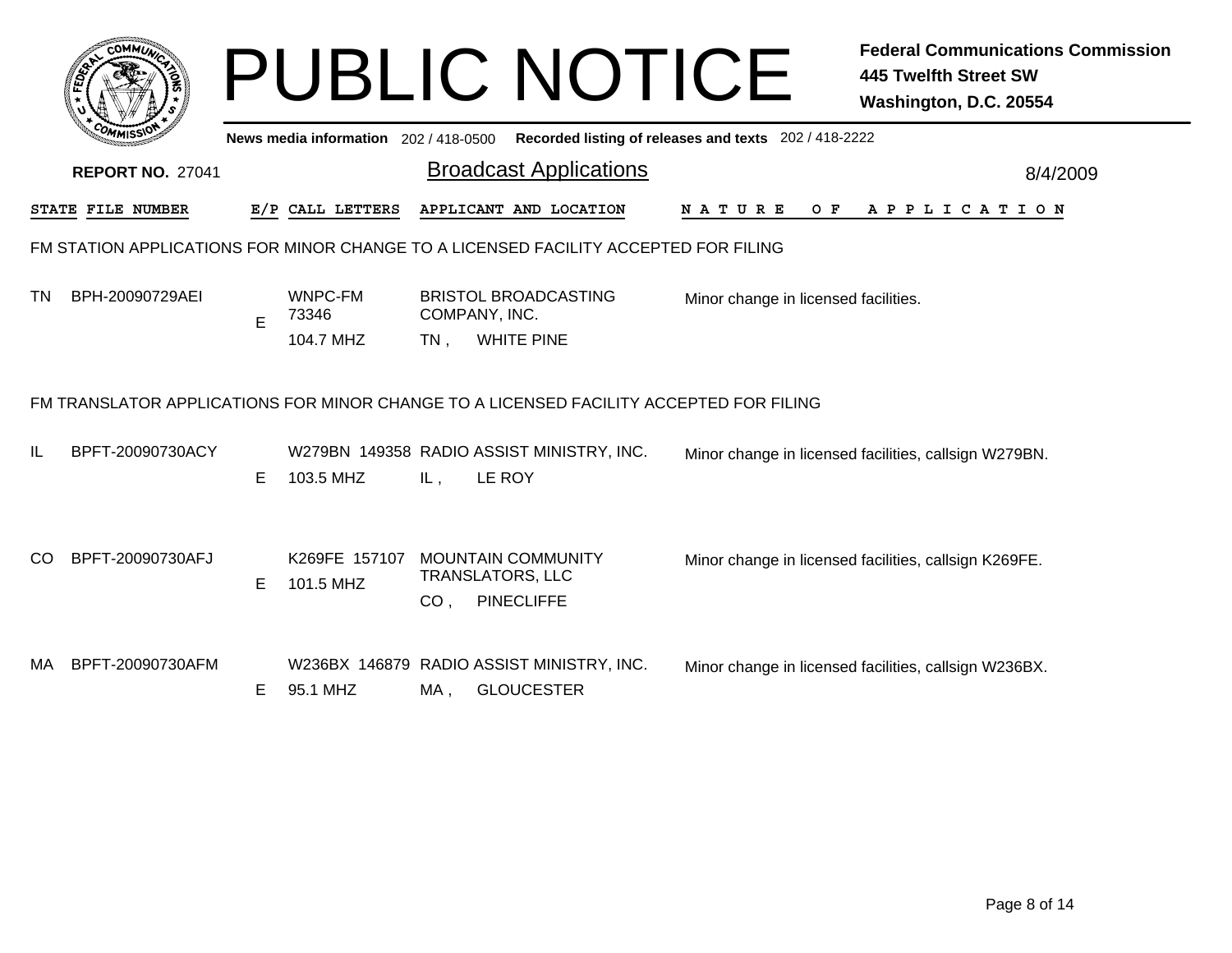|     | :OMM17                   |    |                                     |                         | <b>PUBLIC NOTICE</b>                                                                        |                                                                        | <b>Federal Communications Commission</b><br><b>445 Twelfth Street SW</b><br>Washington, D.C. 20554 |
|-----|--------------------------|----|-------------------------------------|-------------------------|---------------------------------------------------------------------------------------------|------------------------------------------------------------------------|----------------------------------------------------------------------------------------------------|
|     |                          |    | News media information 202/418-0500 |                         |                                                                                             | Recorded listing of releases and texts 202 / 418-2222                  |                                                                                                    |
|     | <b>REPORT NO. 27041</b>  |    |                                     |                         | <b>Broadcast Applications</b>                                                               |                                                                        | 8/4/2009                                                                                           |
|     | <b>STATE FILE NUMBER</b> |    | E/P CALL LETTERS                    |                         | APPLICANT AND LOCATION                                                                      | N A T U R E<br>OF D                                                    | A P P L I C A T I O N                                                                              |
|     |                          |    |                                     |                         | LOW POWER FM APPLICATIONS FOR MINOR CHANGE TO A LICENSED FACILITY ACCEPTED FOR FILING       |                                                                        |                                                                                                    |
| NC. | BPL-20090730AEP          | E  | WAOG-LP<br>135064<br>104.1 MHZ      | <b>SANDHILLS</b><br>NC, | CALVARY CHAPEL OF THE<br>ABERDEEN                                                           |                                                                        | Low Power FM minor change in licensed facilities.                                                  |
|     |                          |    |                                     |                         | DIGITAL TV APPLICATIONS FOR MINOR MODIFICATION TO A CONSTRUCTION PERMIT ACCEPTED FOR FILING |                                                                        |                                                                                                    |
| TX  | BMPEDT-20090730ACE       | E. | KUHT 69269<br>CHAN-8                | <b>SYSTEM</b><br>$TX$ , | UNIVERSITY OF HOUSTON<br><b>HOUSTON</b>                                                     | Modification of construction permit file number<br>BMPEDT-20080619AJE. |                                                                                                    |
|     |                          |    |                                     |                         | FM STATION APPLICATIONS FOR MINOR MODIFICATION TO A CONSTRUCTION PERMIT ACCEPTED FOR FILING |                                                                        |                                                                                                    |
| VA  | BMPED-20090730AAL        | E. | <b>WWED 90679</b><br>89.5 MHZ       | VA,                     | <b>EDUCATIONAL MEDIA</b><br><b>CORPORATION</b><br>SPOTSYLVANIA                              | Mod of CP to chg                                                       |                                                                                                    |
| TX  | BMPED-20090730AEJ        | E. | KTPM 176117<br>88.1 MHZ             | $TX$ ,                  | <b>TEXAS PELICAN MEDIA</b><br><b>FALFURRIAS</b>                                             | Mod of CP to chg                                                       |                                                                                                    |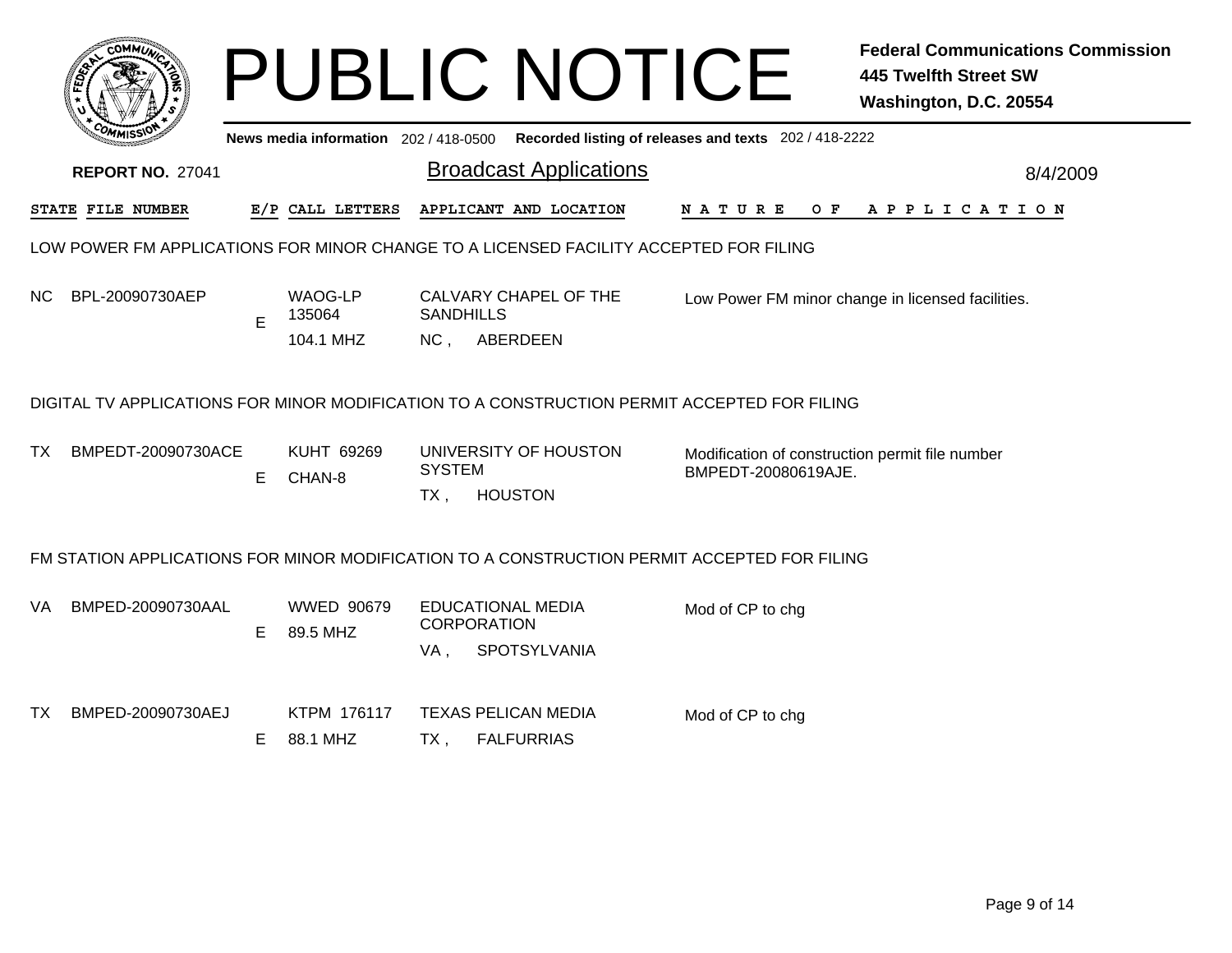|     | COMMUA                                                                                         |    | <b>PUBLIC NOTICE</b>                             |      |                                                    |  |                                                                                             |     | <b>Federal Communications Commission</b><br><b>445 Twelfth Street SW</b><br>Washington, D.C. 20554             |  |  |  |
|-----|------------------------------------------------------------------------------------------------|----|--------------------------------------------------|------|----------------------------------------------------|--|---------------------------------------------------------------------------------------------|-----|----------------------------------------------------------------------------------------------------------------|--|--|--|
|     |                                                                                                |    |                                                  |      |                                                    |  | News media information 202 / 418-0500 Recorded listing of releases and texts 202 / 418-2222 |     |                                                                                                                |  |  |  |
|     | <b>REPORT NO. 27041</b>                                                                        |    |                                                  |      | <b>Broadcast Applications</b>                      |  |                                                                                             |     | 8/4/2009                                                                                                       |  |  |  |
|     | STATE FILE NUMBER                                                                              |    | E/P CALL LETTERS                                 |      | APPLICANT AND LOCATION                             |  | N A T U R E                                                                                 | O F | A P P L I C A T I O N                                                                                          |  |  |  |
|     | FM TRANSLATOR APPLICATIONS FOR MINOR MODIFICATION TO A CONSTRUCTION PERMIT ACCEPTED FOR FILING |    |                                                  |      |                                                    |  |                                                                                             |     |                                                                                                                |  |  |  |
| NJ  | BMPFT-20090730AAR                                                                              | E. | W244AS 71534<br>96.7 MHZ                         | NJ,  | WESLEY R. WEIS<br><b>OAKHURST</b>                  |  | Mod of CP                                                                                   |     |                                                                                                                |  |  |  |
| NC. | BMPFT-20090730AFL                                                                              | E. | W267AD 30442 TUGART PROPERTIES, LLC<br>101.3 MHZ | NC,  | <b>BRYSON CITY</b>                                 |  | Mod of CP                                                                                   |     |                                                                                                                |  |  |  |
|     |                                                                                                |    |                                                  |      |                                                    |  |                                                                                             |     | TV TRANSLATOR OR LPTV STATION APPLICATIONS FOR MINOR MODIFICATION TO A CONSTRUCTION PERMIT ACCEPTED FOR FILING |  |  |  |
| ТX  | BMPTTL-20090730ABT                                                                             | E. | K42GJ 67304<br>CHAN-42                           | TX , | J. B. SALAZAR<br><b>SAN ANTONIO</b>                |  | BPTTL-20090423ADD.                                                                          |     | Modification of construction permit file number                                                                |  |  |  |
|     | FM STATION APPLICATIONS FOR MODIFICATION OF LICENSE ACCEPTED FOR FILING                        |    |                                                  |      |                                                    |  |                                                                                             |     |                                                                                                                |  |  |  |
| MT  | BMLH-20090730AAS                                                                               | E. | KZUS 164132<br>101.7 MHZ                         | MT,  | <b>COLLEGE CREEK MEDIA, LLC</b><br><b>HIGHWOOD</b> |  | License to modify.                                                                          |     |                                                                                                                |  |  |  |
|     |                                                                                                |    |                                                  |      |                                                    |  |                                                                                             |     |                                                                                                                |  |  |  |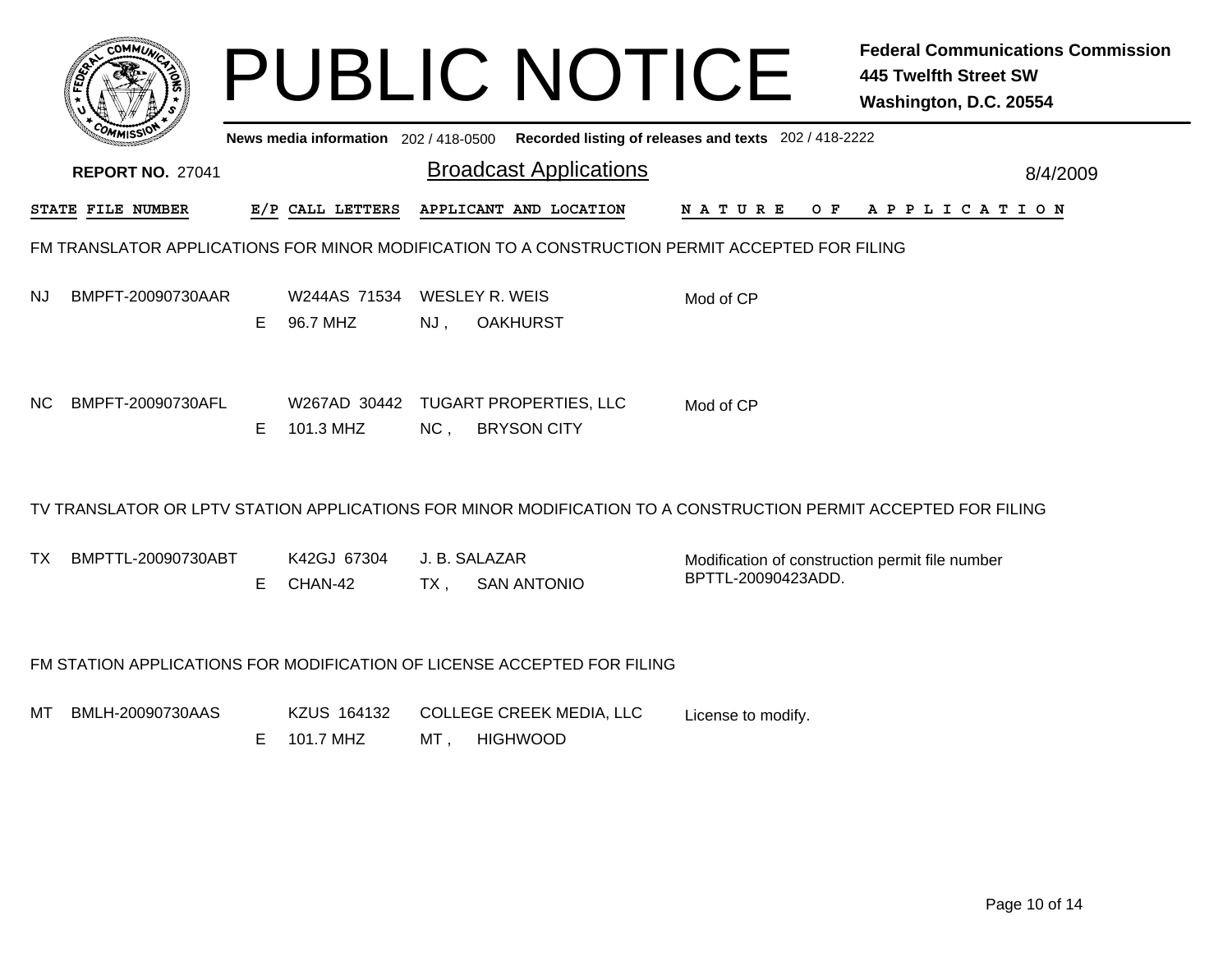|                                                                              | <b>COMMUT</b>           |    | News media information 202 / 418-0500 |        | <b>PUBLIC NOTICE</b>                                                    | Recorded listing of releases and texts 202 / 418-2222 | <b>Federal Communications Commission</b><br>445 Twelfth Street SW<br>Washington, D.C. 20554 |  |
|------------------------------------------------------------------------------|-------------------------|----|---------------------------------------|--------|-------------------------------------------------------------------------|-------------------------------------------------------|---------------------------------------------------------------------------------------------|--|
|                                                                              | <b>REPORT NO. 27041</b> |    |                                       |        | <b>Broadcast Applications</b>                                           |                                                       | 8/4/2009                                                                                    |  |
|                                                                              | STATE FILE NUMBER       |    | E/P CALL LETTERS                      |        | APPLICANT AND LOCATION                                                  | N A T U R E<br>O F                                    | A P P L I C A T I O N                                                                       |  |
|                                                                              |                         |    |                                       |        | FM STATION APPLICATIONS FOR MODIFICATION OF LICENSE ACCEPTED FOR FILING |                                                       |                                                                                             |  |
| МT                                                                           | BMLH-20090730AAT        | F. | KUUS 164134<br>103.9 MHZ              | MT .   | <b>COLLEGE CREEK MEDIA, LLC</b><br><b>VAUGHN</b>                        | License to modify.                                    |                                                                                             |  |
| <b>NE</b>                                                                    | BMLH-20090730AAW        | E. | <b>KRKR 54707</b><br>95.1 MHZ         | $NE$ , | <b>CHAPIN ENTERPRISES, LLC</b><br>VALLEY                                | License to modify.                                    |                                                                                             |  |
| AM STATION APPLICATIONS FOR ORIGINAL CONSTRUCTION PERMIT ACCEPTED FOR FILING |                         |    |                                       |        |                                                                         |                                                       |                                                                                             |  |

- 
- UT NEW 161115 SCOTT POWELL BNP-20070925AJZ
	- UT , VERNAL E 1400 KHZ

AM Auction 84 CP New Station. Engineering Amendment filed 02/22/2008 Engineering Amendment filed 06/09/2009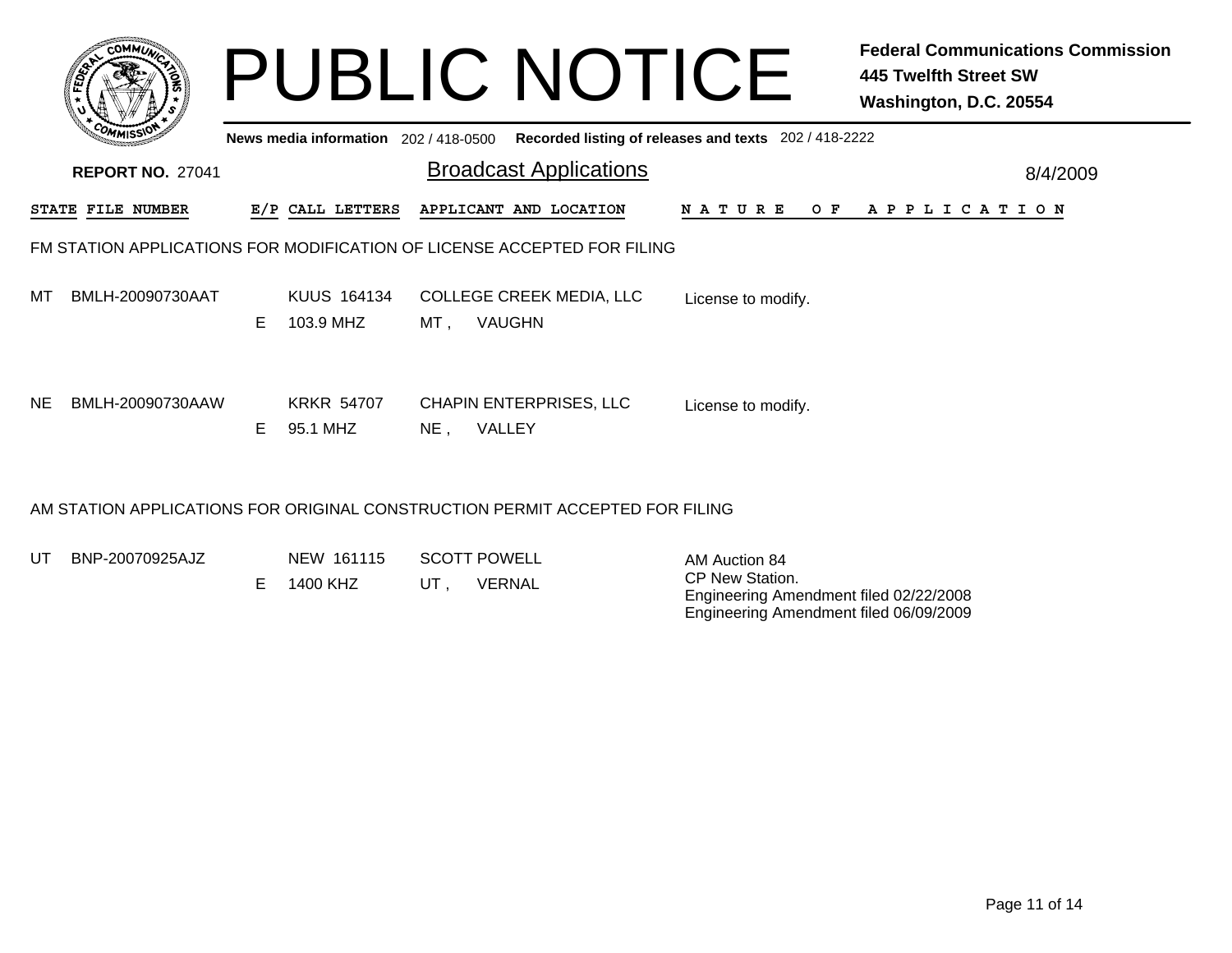| ϲΟΜΜ $\iota_{\lambda}$         |    |                                     | <b>PUBLIC NOTICE</b>                                                                  | <b>Federal Communications Commission</b><br><b>445 Twelfth Street SW</b><br>Washington, D.C. 20554                                                                                                                                                                                                                                                                                                                                                                                                                                                                                                          |  |  |
|--------------------------------|----|-------------------------------------|---------------------------------------------------------------------------------------|-------------------------------------------------------------------------------------------------------------------------------------------------------------------------------------------------------------------------------------------------------------------------------------------------------------------------------------------------------------------------------------------------------------------------------------------------------------------------------------------------------------------------------------------------------------------------------------------------------------|--|--|
|                                |    | News media information 202/418-0500 |                                                                                       | Recorded listing of releases and texts 202 / 418-2222                                                                                                                                                                                                                                                                                                                                                                                                                                                                                                                                                       |  |  |
| <b>REPORT NO. 27041</b>        |    | <b>Broadcast Applications</b>       | 8/4/2009                                                                              |                                                                                                                                                                                                                                                                                                                                                                                                                                                                                                                                                                                                             |  |  |
| STATE FILE NUMBER              |    | E/P CALL LETTERS                    | APPLICANT AND LOCATION                                                                | NATURE OF APPLICATION                                                                                                                                                                                                                                                                                                                                                                                                                                                                                                                                                                                       |  |  |
|                                |    |                                     | FM STATION APPLICATIONS FOR ORIGINAL CONSTRUCTION PERMIT PETITION FOR RECONSIDERATION |                                                                                                                                                                                                                                                                                                                                                                                                                                                                                                                                                                                                             |  |  |
| <b>FL</b><br>BNPED-20071018BEC | E. | NEW 175627<br>89.7 MHZ              | ANGEL MINISTRIES OF LAKE<br><b>CITY</b><br><b>LAKE CITY</b><br>FL,                    | CP New Station.<br>Engineering Amendment filed 10/29/2008<br>Engineering Amendment filed 10/30/2008<br>Dismissed by letter 3/19/2009<br>(47 CFR Section 73.509 violation)<br>Petition for Reconsideration Filed 04/24/2009 by Angel Ministries of Lake<br>City<br>Engineering Amendment filed 04/24/2009<br>Petition for Reconsideration granted 4/30/2009<br>Application reinstated nunc pro tunc 4/30/2009<br>(No letter sent)<br>Application dismissed by letter 4/30/2009<br>(47 CFR Section 73.510(a) and (b) violations)<br>Petition for Reconsideration Filed 06/04/2009 by Angel Ministries of Lake |  |  |
|                                |    |                                     |                                                                                       | City                                                                                                                                                                                                                                                                                                                                                                                                                                                                                                                                                                                                        |  |  |
|                                |    |                                     | FM STATION APPLICATIONS FOR ORIGINAL CONSTRUCTION PERMIT TENDERED FOR FILING          |                                                                                                                                                                                                                                                                                                                                                                                                                                                                                                                                                                                                             |  |  |
| BNPED-20090730ACI<br>AK.       | Е  | NEW 180952<br>91.9 MHZ              | KOTZEBUE BROADCASTING,<br>INC.                                                        | CP New Station.                                                                                                                                                                                                                                                                                                                                                                                                                                                                                                                                                                                             |  |  |

AK, , RED DOG MINE PORT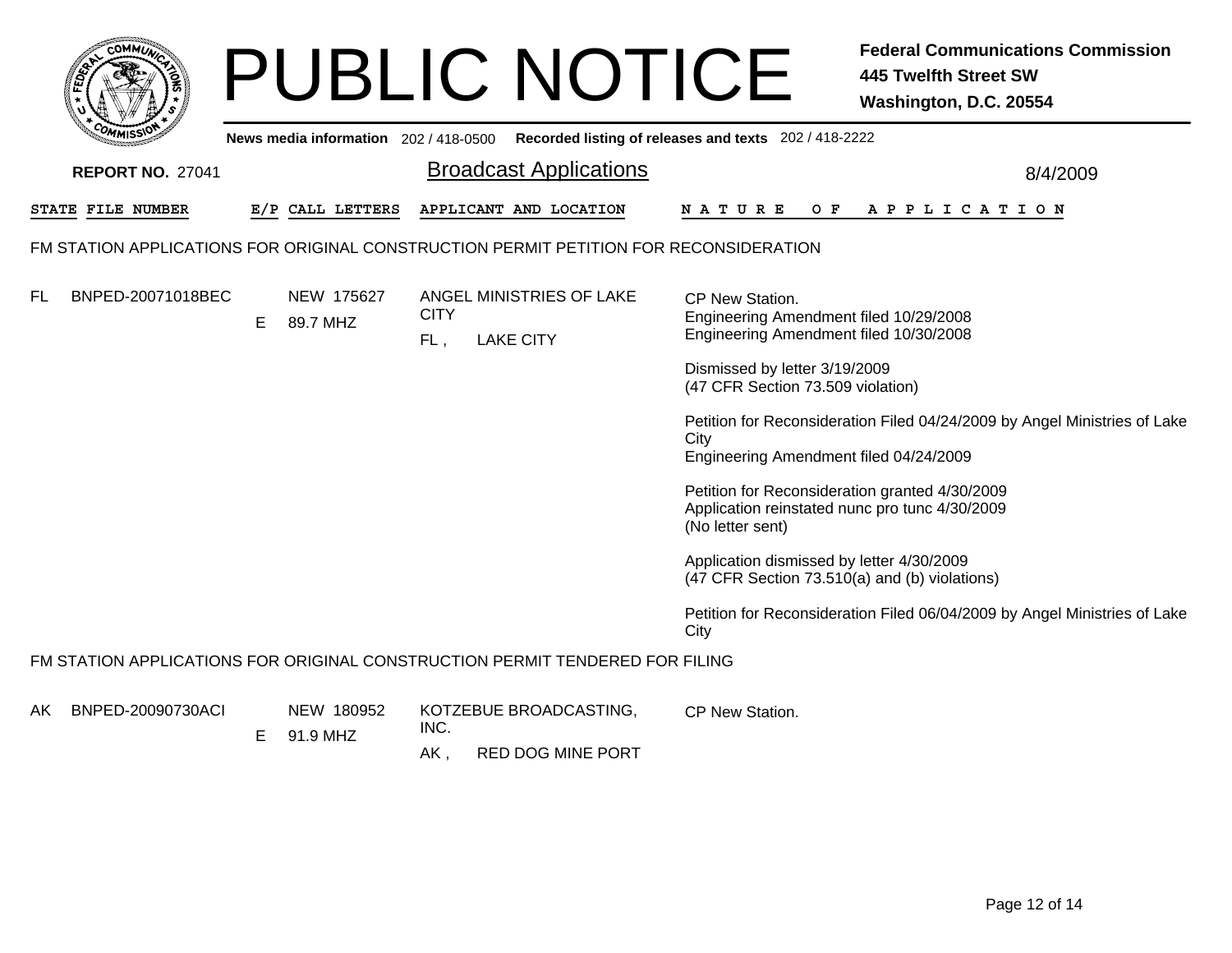|                                                                              |                         |    |                                     |                                                            | <b>PUBLIC NOTICE</b> | <b>Federal Communications Commission</b><br><b>445 Twelfth Street SW</b><br>Washington, D.C. 20554 |  |
|------------------------------------------------------------------------------|-------------------------|----|-------------------------------------|------------------------------------------------------------|----------------------|----------------------------------------------------------------------------------------------------|--|
|                                                                              |                         |    | News media information 202/418-0500 | Recorded listing of releases and texts 202 / 418-2222      |                      |                                                                                                    |  |
|                                                                              | <b>REPORT NO. 27041</b> |    |                                     | <b>Broadcast Applications</b>                              |                      | 8/4/2009                                                                                           |  |
|                                                                              | STATE FILE NUMBER       |    | E/P CALL LETTERS                    | APPLICANT AND LOCATION                                     | N A T U R E          | APPLICATION<br>O F                                                                                 |  |
| FM STATION APPLICATIONS FOR ORIGINAL CONSTRUCTION PERMIT TENDERED FOR FILING |                         |    |                                     |                                                            |                      |                                                                                                    |  |
| AK.                                                                          | BNPED-20090730ADU       | Е  | NEW 180910<br>91.9 MHZ              | KOTZEBUE BROADCASTING,<br>INC.<br><b>KIANA</b><br>$AK$ ,   | CP New Station.      |                                                                                                    |  |
| AK.                                                                          | BNPED-20090730ADV       | E  | NEW 180909<br>91.9 MHZ              | KOTZEBUE BROADCASTING,<br>INC.<br><b>SELAWIK</b><br>$AK$ , | CP New Station.      |                                                                                                    |  |
| AK.                                                                          | BNPED-20090730ADX       | E. | NEW 180900<br>91.9 MHZ              | KOTZEBUE BROADCASTING,<br>INC.<br><b>DEERING</b><br>AK,    | CP New Station.      |                                                                                                    |  |
| AK.                                                                          | BNPED-20090730ADY       | E  | NEW 180899<br>91.9 MHZ              | KOTZEBUE BROADCASTING,<br>INC.<br><b>BUCKLAND</b><br>AK,   | CP New Station.      |                                                                                                    |  |
| AK.                                                                          | BNPED-20090730AEA       | Е  | NEW 180891<br>91.9 MHZ              | KOTZEBUE BROADCASTING,<br>INC.<br><b>NOORVIK</b><br>AK,    | CP New Station.      |                                                                                                    |  |